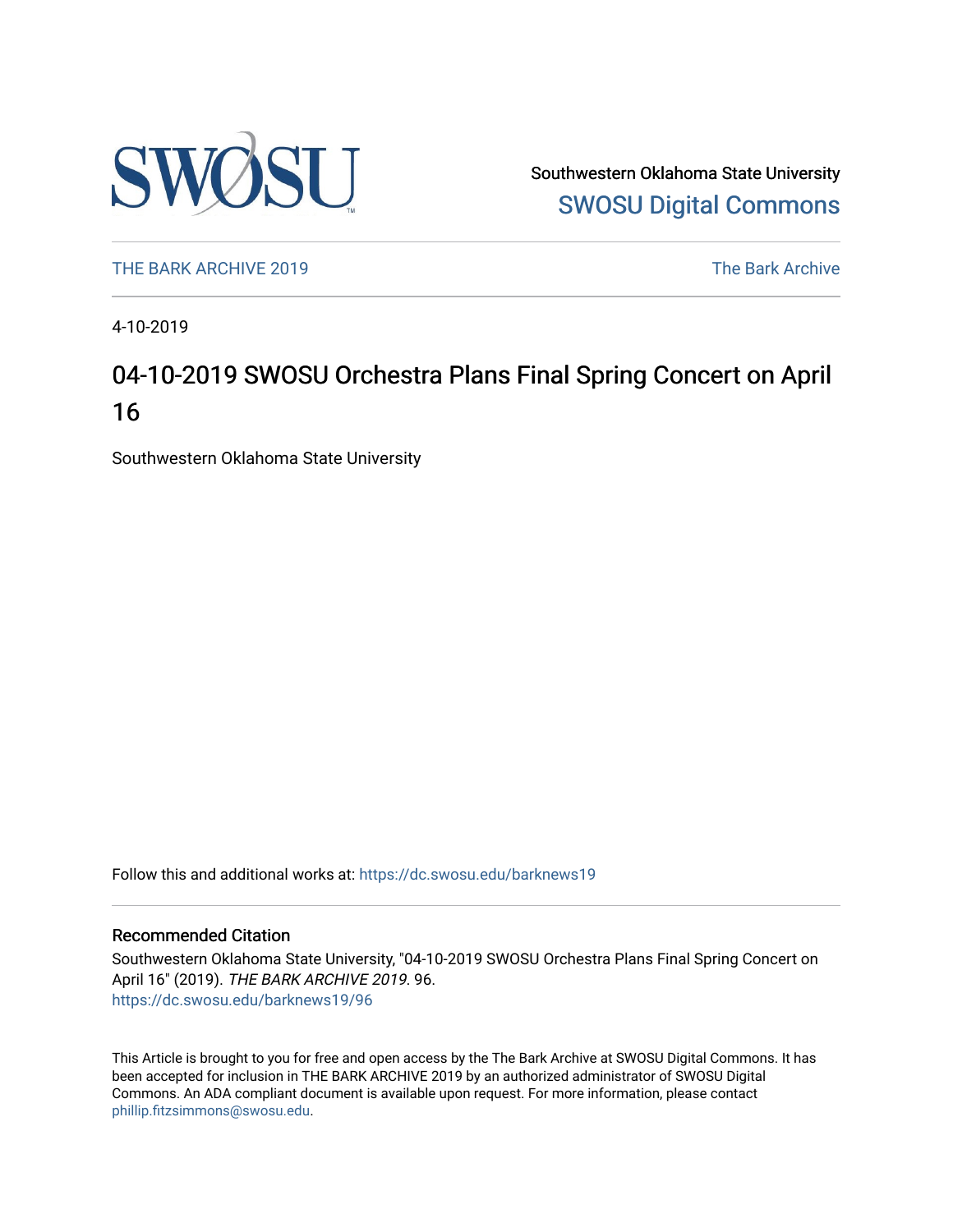

10 April, 2019

# **SWOSU Orchestra Plans Final Spring Concert on April 16**



SWOSU Symphony Orchestra plans its last concert of the spring season on Tuesday, April 16, on the Weatherford campus.

The SWOSU Symphony Orchestra will present its last concert of the spring season featuring the winners of the 2018 Joyce Adams Curtis Concerto Competition on Tuesday, April 16.

The 7 p.m. concert will be held in the Fine Arts Center on the Weatherford campus. Admission is free, and the public is invited.

The winners from the instrumental division are Iue Nin Annie Chu and Yun Ru Li, students of Dr. Shelley Martison, who will perform Franz Doppler's *Concerto for Two Flutes and Orchestra.* The winner from the vocal division is Brianna Boyce, student of Dr. Robin Griffeath who will sing Gian Carlo Menoti's aria *Oh, My Love, at Last the Hour Has Come.*

The orchestra will also perform Italian composer Ottorino Respighi's most famous work,*Pines of Rome.*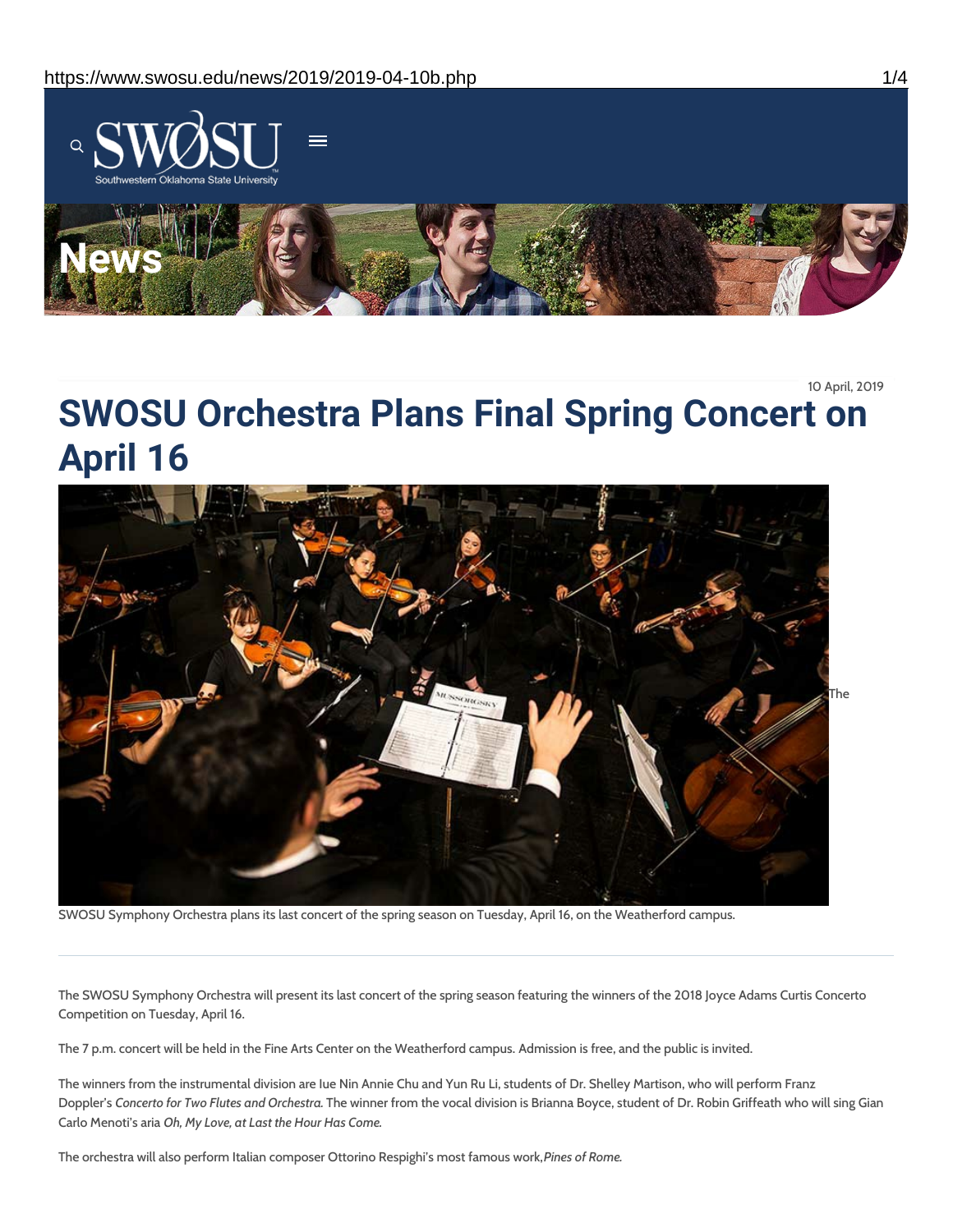| Academics                | D |
|--------------------------|---|
| Administration           | D |
| Alumni and Foundation    | D |
| Community                | D |
| Events                   | D |
| <b>Faculty and Staff</b> | D |
| Miscellaneous            | D |
| Sayre                    | D |
| <b>Students</b>          | D |
|                          |   |

| <b>Archive Links</b> |   |
|----------------------|---|
| 2018                 | D |
| 2019                 | D |
| 2020                 | D |
| Archive              | D |
|                      |   |



### Weatherford Campus

100 Campus Drive Weatherford, OK 73096

### Sayre Campus

409 E Mississippi Ave Sayre, OK 73662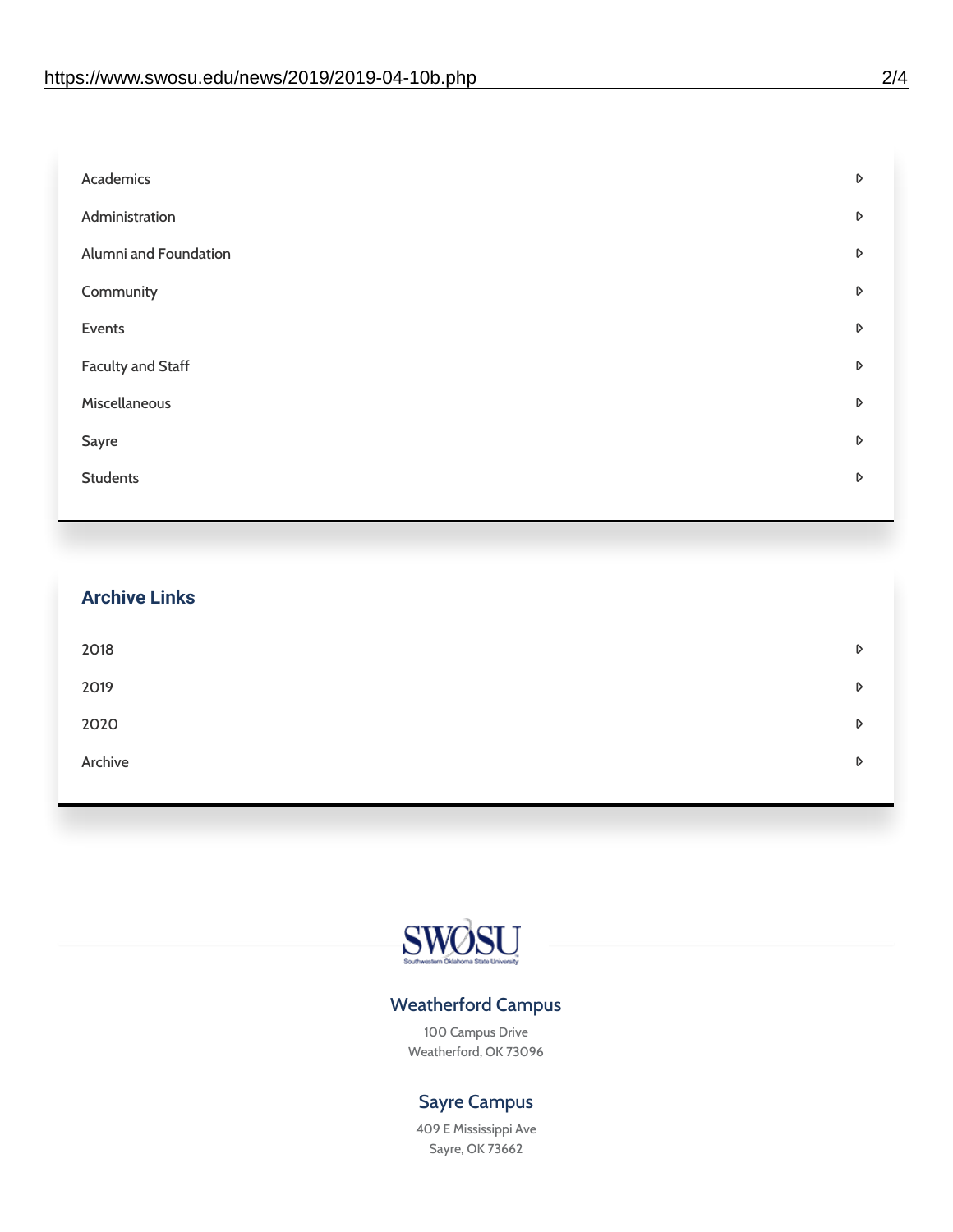Connect to Us

fyom

Contact [Information](https://www.swosu.edu/about/contact.php) [University/Facility](https://www.swosu.edu/about/operating-hours.php) Hours [Campus](https://map.concept3d.com/?id=768#!ct/10964,10214,10213,10212,10205,10204,10203,10202,10136,10129,10128,0,31226,10130,10201,10641,0) Map Give to [SWOSU](https://standingfirmly.com/donate) Shop [SWOSU](https://shopswosu.merchorders.com/)



**[Directory](https://www.swosu.edu/directory/index.php)** 

[Calendar](https://eventpublisher.dudesolutions.com/swosu/)

[Apply](https://www.swosu.edu/admissions/apply-to-swosu.php)

[GoSWOSU](https://qlsso.quicklaunchsso.com/home/1267)

[Jobs@SWOSU](https://swosu.csod.com/ux/ats/careersite/1/home?c=swosu)



Current [Students](https://bulldog.swosu.edu/index.php)

[Faculty](https://bulldog.swosu.edu/faculty-staff/index.php) and Staff

**Enrollment Management** [580.774.3782](tel:5807743782)

> **PR/Marketing** [580.774.3063](tel:5807743063)

**Campus Police** [580.774.3111](tel:5807743111)